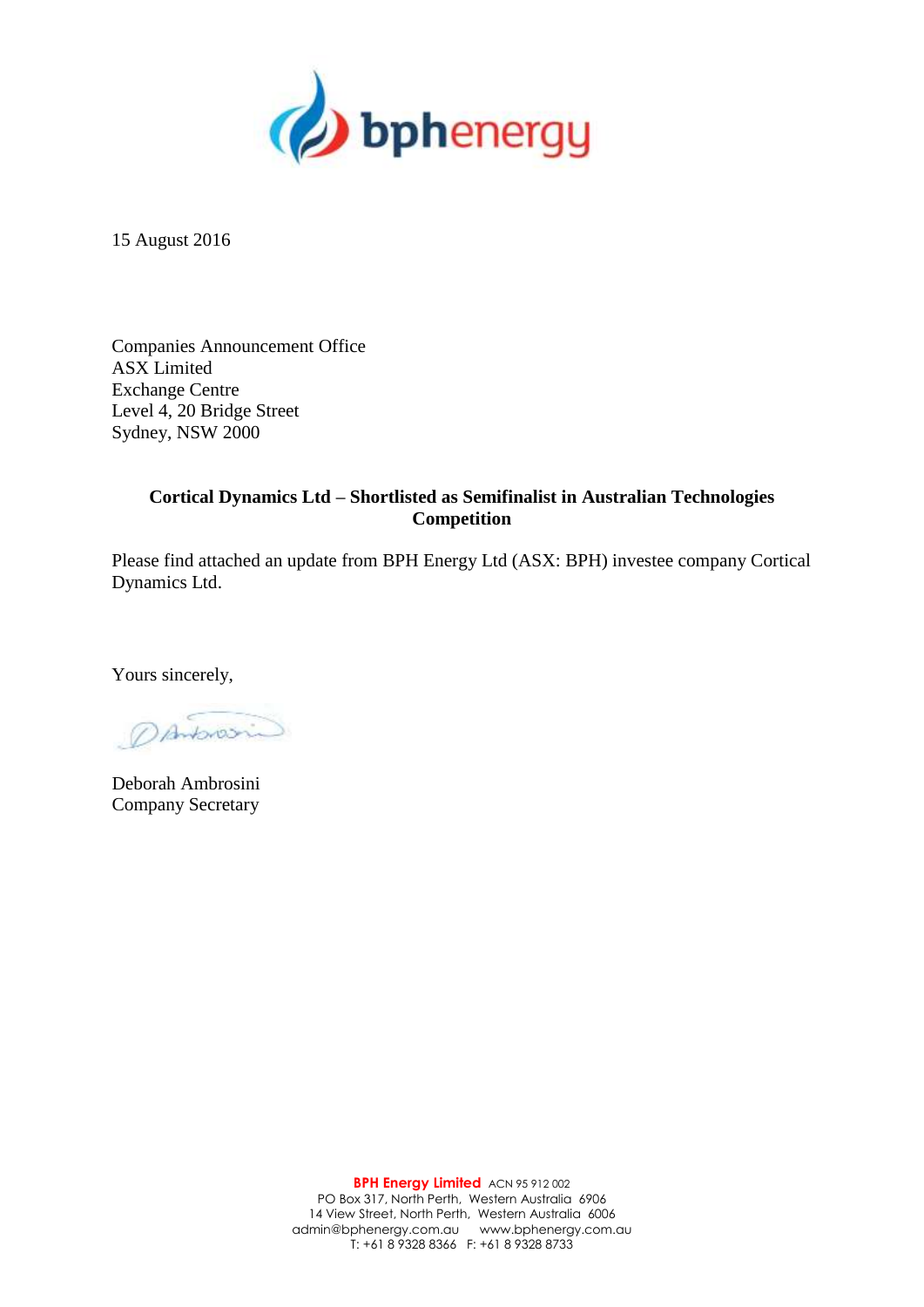

15 August 2016

BPH Energy Limited 14 View Street North Perth, WA 6006

#### **CORTICAL DYNAMICS SHORTLISTED FOR AUSTRALIAN TECHNOLOGIES COMPETITON**

Cortical Dynamics Limited ("**Cortical**") is pleased to advise that it has been shortlisted as a semifinalist in the Australian Technologies Competition (ATC).

The ATC has today shortlisted thirty-eight of Australia's most exciting technology companies for the ATC16 Business Accelerator. These Semi Finalists are industry leading innovators with the capability to become game-changers across the sectors of energy, manufacturing, food & agritech, mining, medical technologies, cyber security and smart cities.

Now in its sixth year, the ATC finds mentors and develops Australia's best technology companies with the Greatest Global Potential. The ATC16 Business Accelerator helps turn good technologies into great businesses.

Cortical has been chosen as one of six semi -finalists in the Medtech and Pharma award and as one of five in the further category for Advanced Manufacturing.

The judging panel features the country's leading experts in commercialisation, finance, intellectual property and technology development from companies such as Deloitte, Bird&Bird and FB Rice. With a focus on building global success stories, the judges are looking for not only the best technologies but also the best managers and the best business plans.

#### **About the Australian Technologies Competition**

The 2016 ATC has established itself as Australia's premier technology accelerator. The competition provides mentoring for innovative SMEs and awards those who are best positioned to become global success stories.

Over the last five years, the competition has generated over \$250 million dollars in investment and project opportunities for Australian SMEs. It has attracted over 700 entries and 125 companies have so far benefitted from the mentoring program.

Australian and international government partners of the ATC include the Australian Department of Industry, Innovation and Science, the City of Melbourne, the NSW Department of Industry, Hong Kong Trade & Development Council and UK Trade & Investment.

Please see attached press release for further details.

Yours sincerely,

David Breeze Chairman Cortical Dynamics Ltd

**Cortical Dynamics Ltd** ACN 107 557 620 PO box 317, North Perth, WA, 6906 14 View Street, North Perth, Western Australia T: + 61 8 6467 9525 F: +61 8 9328 8733 [contact@corticaldynamics.com](mailto:contact@corticaldynamics.com) www.corticaldynamics.com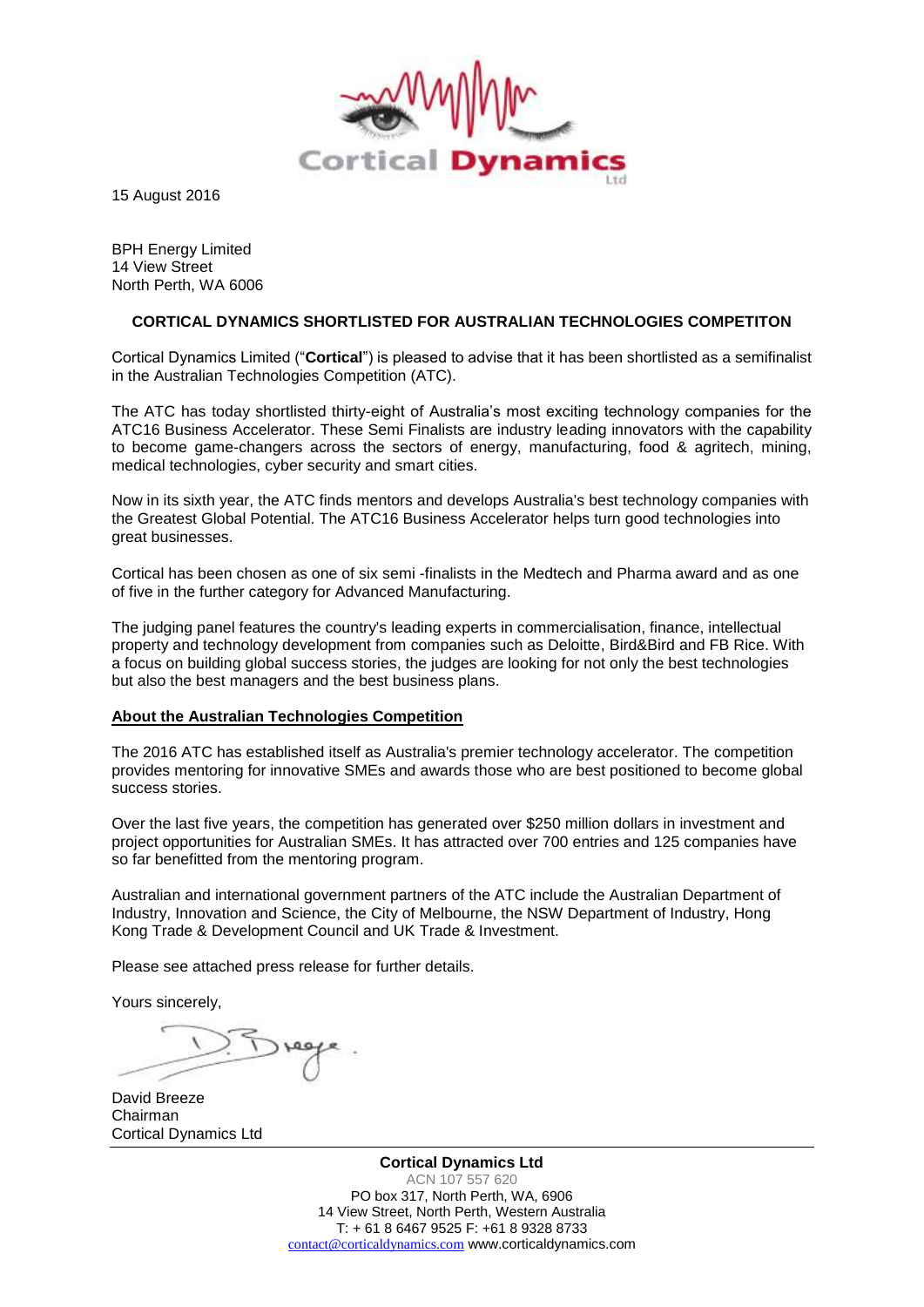

#### **About Cortical**

Cortical is an Australian based medical device technology company that has developed a next generation Brain Function Monitor (BAR). The core-product the BAR monitor has been developed with the objective of better detecting the effect of anaesthetic agents on brain activity, aiding anaesthetists in keeping patients optimally anaesthetised.

The BAR monitor improves on currently used electroencephalogram (EEG) technologies by incorporating the latest advances in understanding of how the brain's rhythmic electrical activity, the EEG, is produced. The approach used is fundamentally different from all other devices currently available in the market in that its underlying algorithm produces EEG indexes which are directly related to the physiological state of the patient's brain.

The global brain monitoring market in 2012 was valued at \$1.08 billion and is poised to grow at a CAGR of 8.6% to reach \$1.63 billion by 2017. The global brain monitoring devices market is broadly segmented into three categories based on its product, application, and end-user. Fueling market growth is the various technological advancements which are leading to high functionality, lower costs, ease of operation, and miniaturization of devices. Initial marketing will focus on TIVA (Total Intravenous Anaesthesia), a method of inducing and maintaining general anaesthesia without the use of any inhalation agent. This is becoming more widely accepted, particularly in Western Europe.

Cortical's technology has a versatility that goes beyond depth of anaesthesia and may be applied to other EEG based markets, such as Neuro-diagnostic, drug discovery, drug evaluation and the emerging Brain Computer Interface (BCI) market.

There are considerable opportunities offered by subsequent expansion of the company's core technology through developing the product to carry out additional functions including neuro-diagnostics of changes in brain and memory functions to provide early warning of degenerative diseases, pain response and tranquiliser monitoring for trauma patients in intensive care units.

The BAR monitor is protected by five patent families in multiple jurisdictions worldwide consisting 22 granted patents.

#### **About the BAR Monitor**

The BAR monitoring system measures a patient's brain electrical activity, the electroencephalogram (EEG), in order to indicate how deeply anaesthetised a patient is during an operation via an adhesive sensor applied to the forehead. The BAR monitor is designed to assist anaesthetists and intensive care staff in ensuring patients do not wake unexpectedly, as well as reducing the incidence of side effects associated with the anaesthetic. Cortical believes that the BAR monitoring system will offer many significant sustainable competitive advantages to key stakeholders including the patients, the anaesthetists, and the hospitals/day clinics. These advantages may reduce the risks associated with surgical procedures, increase levels of patient care, optimize the use of anaesthetic agents, increase efficiencies and reduce costs through a reduction in drug usage and a faster bed turnaround in the theatre and post-operative recovery rooms around the globe.

The electrical activity recorded from the scalp, the EEG, is amongst the most important quantifiable measures of brain function. Unsurprisingly, EEG is used to monitor brain function in a variety of clinical situations such as neurological diagnosis, where the EEG is analysed for early signs of degenerative diseases, or within the operating room, where the EEG is used to indicate the depth of anaesthesia within the surgical patient.

Such monitoring is now gaining significant use during surgery, however even with the use of EEG monitors, it is not uncommon for there to be a critical imbalance between the patient's anaesthetic requirements and the anaesthetic drugs administered. While a number of EEG monitors are commercially available, one that is reliably able to quantify the patient's anaesthetic state is still desperately needed.

> **Cortical Dynamics Ltd** ACN 107 557 620 PO box 317, North Perth, WA, 6906 14 View Street, North Perth, Western Australia T: + 61 8 6467 9525 F: +61 8 9328 8733 [contact@corticaldynamics.com](mailto:contact@corticaldynamics.com) www.corticaldynamics.com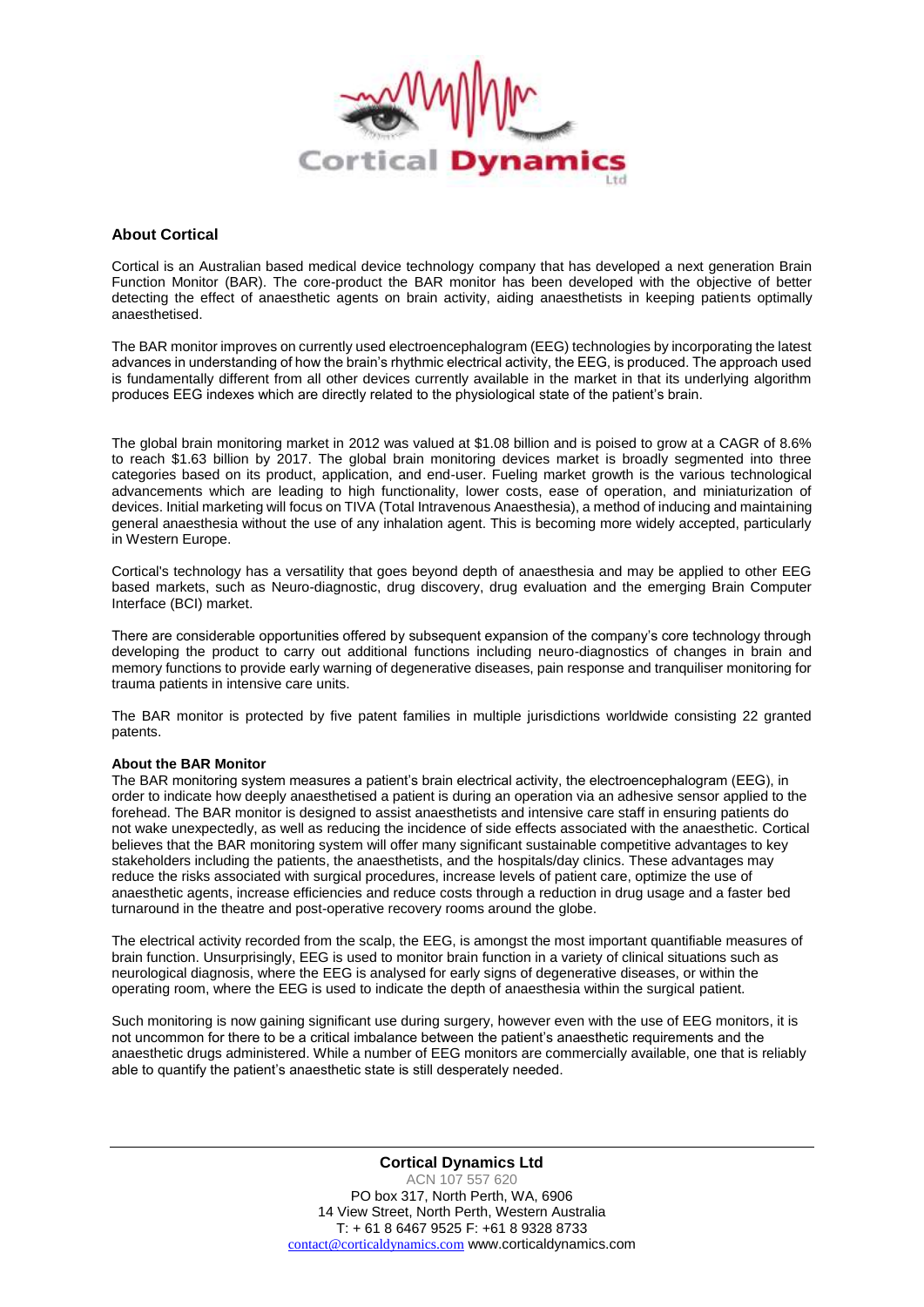

Prior to the development of the BAR monitor, all of the existing EEG based depth of anaesthesia monitors operate in the context of a number of well documented limitations:

- \_ Inability to monitor the analgesic effects; and
- \_ Not all hypnotic agents are reliably measured.

The above limitations highlight the inadequacies in existing EEG based depth of anaesthesia monitors, particularly given surgical anaesthesia requires both hypnotic and analgesic agents.



#### **Cortical Dynamics Ltd** ACN 107 557 620 PO box 317, North Perth, WA, 6906 14 View Street, North Perth, Western Australia T: + 61 8 6467 9525 F: +61 8 9328 8733 [contact@corticaldynamics.com](mailto:contact@corticaldynamics.com) www.corticaldynamics.com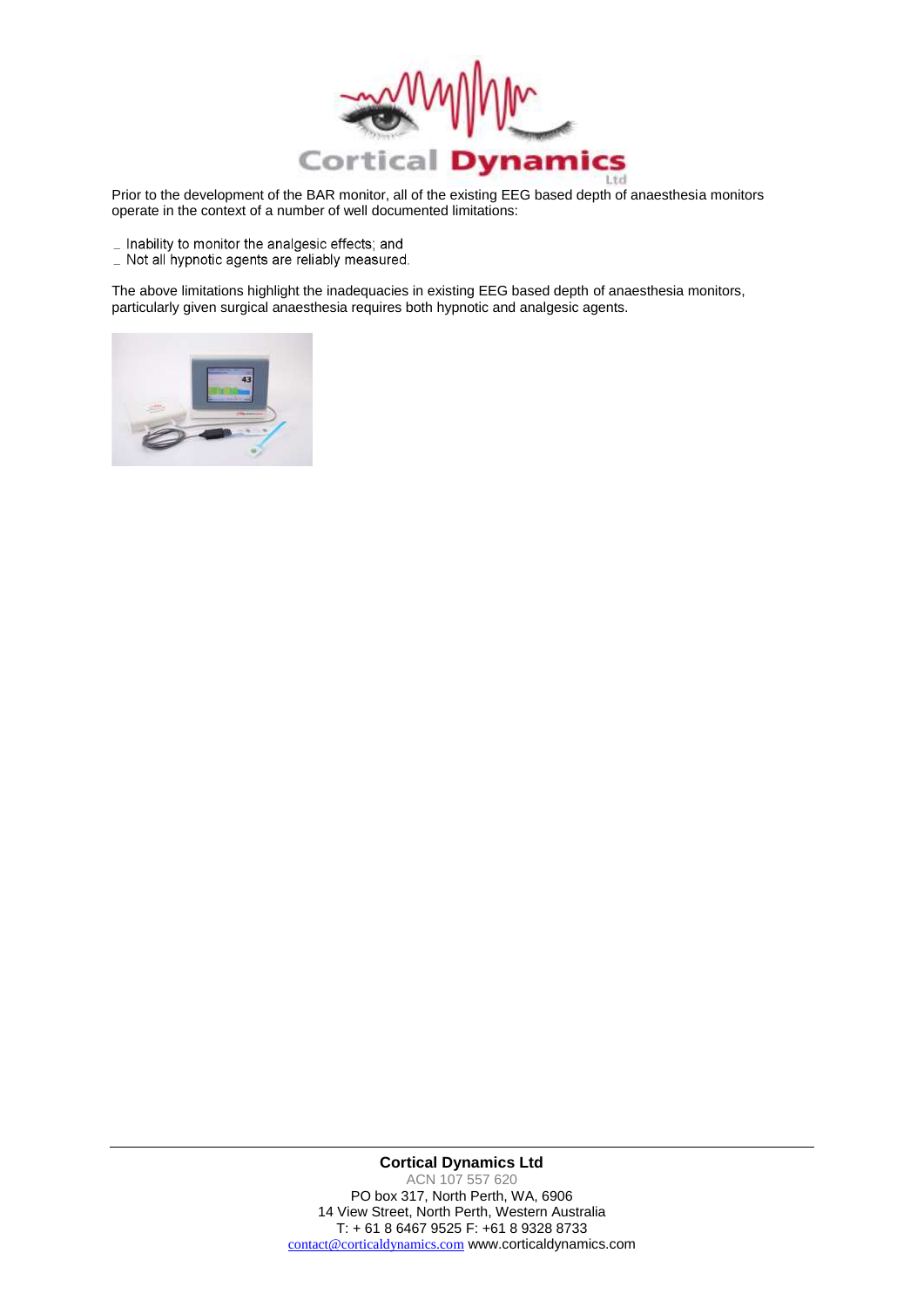#### $#$ **EMBARGOED UNTIL 9:00AM, 15 AUGUST 2016**

## **BRAINWAVES, AIR-CONDITIONERS, 3D PRINTING AND LONG PIPES ALL FEATURE AS AUSTRALIA'S BEST TECHNOLOGIES ANNOUNCED**

- 38 of Australia's leading technology companies short listed into the Australian Technologies Competition (ATC) Business Accelerator
- Exceptional quality of entrants taking world leading innovation to global markets
- Industry leading innovators in the sectors of energy, manufacturing, food & agritech, mining, medtech & pharma, cyber security and smart cities

The Australian Technologies Competition (ATC) has today shortlisted thirty-eight of Australia's most exciting technology companies for the ATC16 Business Accelerator. These Semi Finalists are industry leading innovators with the capability to become game-changers across the sectors of energy, manufacturing, food & agritech, mining, medical technologies, cyber security and smart cities.

Now in its sixth year, the ATC finds, mentors and develops Australia's best technology companies with the *Greatest Global Potential*. The ATC16 Business Accelerator helps turn good technologies into great businesses.

The judging panel features the country's leading experts in commercialisation, finance, intellectual property and technology development from companies such as Deloitte, Bird&Bird and FB Rice. With a focus on building global success stories, the judges are looking for not only the best technologies but also the best managers and the best business plans.

This year's 146 entries have jointly spent \$190 million to date developing their technologies and have over 600 employees. Whilst many of the Semi Finalists are already selling solutions, they are jointly seeking an additional \$80m to bring all the solutions to market.

The companies are developing a range of incredible innovations that address the big growth opportunities and challenges of the future. Solutions for food, agriculture, energy, mining, cities, medicine and cyber security will create new knowledge and skills intensive industries that will be Australia's future. This year's Semi Finalists includes a brain monitor that assesses anaesthetic effectiveness, energy efficient airconditioners, 3D printing to create high efficiency heat exchanger and continuous, composite pipelines.

*"This year we have partnered with the Federal Government's Industry Growth Centres to identify and work*  with technologies from the Government's priority sectors ", explained John O'Brien, the competition organiser. *"The Semi Finalists will have unmatched profiling opportunities with industry that will help them get to market and realise their potential in Australia and globally."* 

Other supporters and partners on the 2016 program include the NSW Department of Industry, National Energy and Resources Australia (NERA) and industry associations including AustMine, AusBiotech, AMTIL and the Facilities Management Association. In addition, export opportunities are provided through the support of UK Trade & Investment and the Hong Kong Trade and Development Council.

*"We are thrilled to see so many amazing companies with their eyes firmly set on global markets. We receive incredible feedback on the value of this program and it is always a privilege to work with so many talented entrepreneurs," O'Brien added.* 

Winners will be announced at a Gala Awards Dinner in Sydney on 2 November. For further information on the Australian Technologies Competition visit www.austechcomp.com



**Media contact:** John O'Brien 0419 826 372 or contact@austechcomp.com

EMAIL: contact@austechcomp.com WEBSITE: WWW.AUSTECHCOMP.COM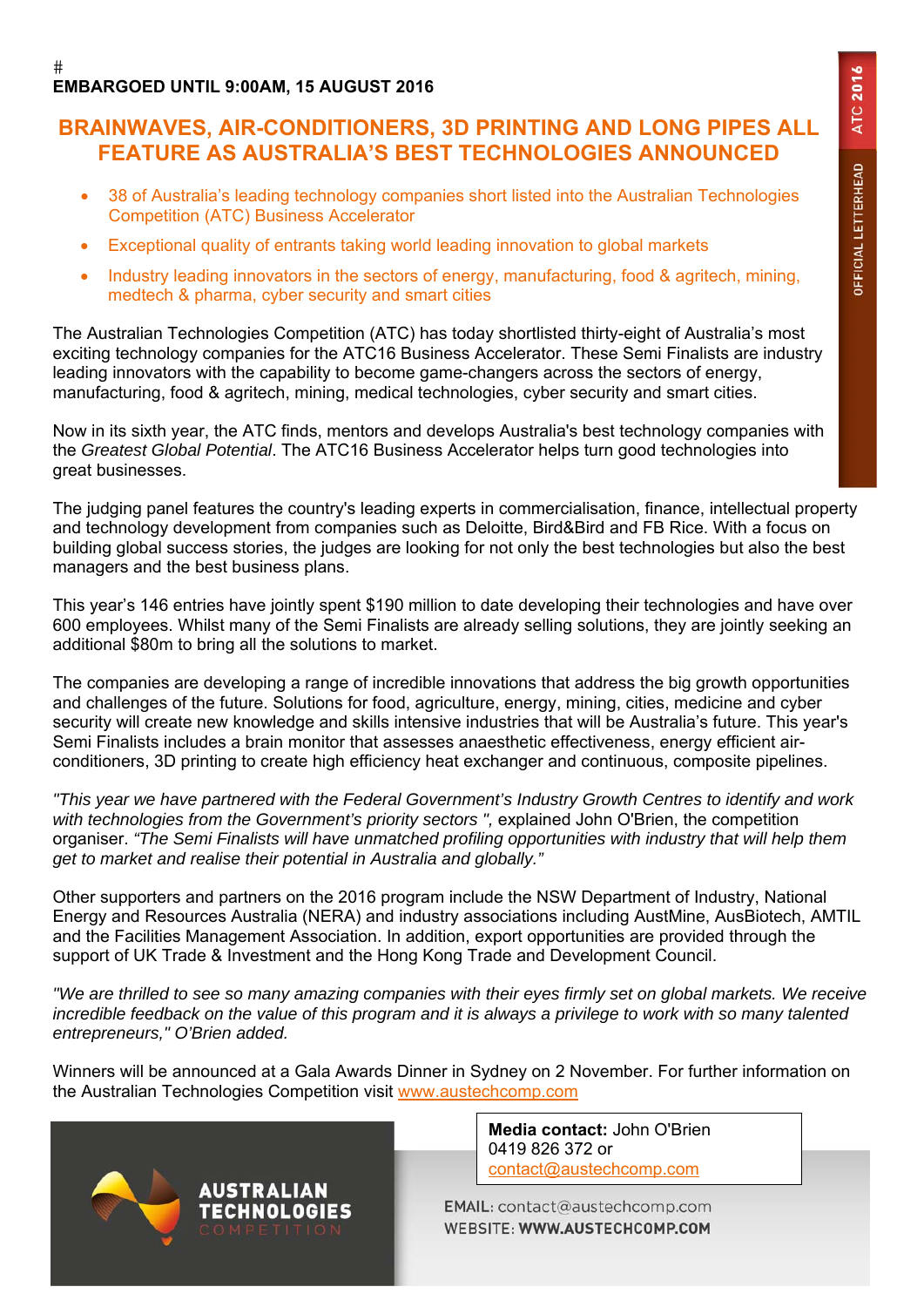# **ATC16 SEMI-FINALISTS**



| <b>Company</b>                               | <b>State</b> | <b>Technology</b>                                                                                                                                                                                                                                                                              |
|----------------------------------------------|--------------|------------------------------------------------------------------------------------------------------------------------------------------------------------------------------------------------------------------------------------------------------------------------------------------------|
| Advanced<br>Fertigation<br>Systems           | <b>WA</b>    | Advanced Fertigation Systems provides a cost-effective water and nutrient management platform,<br>SWAN (Scheduling Water And Nutrients), that helps to manage water resources, allocations and<br>nutrient inputs precisely and to plan.                                                       |
| <b>Aeration Control</b><br>Australia         | <b>WA</b>    | Aeration Control Australia provides unmatched management of grain in storage by providing of<br>aeration at the right temperature and humidity in order to improve the grain condition.                                                                                                        |
| Aglive                                       | <b>VIC</b>   | Aglive has developed a system and method for digital supply chain traceability that has significantly<br>enhanced tracking of red meat from farmer to end consumer.                                                                                                                            |
| Airtopia                                     | <b>VIC</b>   | Airtopia is an air conditioning controller that integrates seamlessly with any IR (infra-red) controlled<br>split systems allowing Building Management Systems to fully mimic the original remote control and<br>transforming the process of air conditioning automation.                      |
| Aquamation<br>Equipment                      | <b>VIC</b>   | Aquamation's Water Cremation technology uses water instead of propane gas fired incineration to<br>cremate bodies that reduces energy use, emissions, toxic fumes and airborne mercury pollution.                                                                                              |
| Axis Energy Group                            | <b>QLD</b>   | Axis Energy Group's vertical axis wind turbine is particularly suited to the low and turbulent flows<br>encountered urban environments and features novel slanting blades that enhance its start-up<br>capabilities, minimise vibrations levels and eliminate power fluctuation.               |
| Conflux<br>Technology                        | <b>VIC</b>   | Conflux Technology uses metal Additive Manufacturing (3D printing) to produce a smaller, lighter<br>and more efficient heat exchanger with intricate geometry and a high surface area density.                                                                                                 |
| Conveyor<br>Manufacturers<br>Australia (CMA) | <b>NSW</b>   | Conveyor Manufacturers Australia's REDLINE Conveyor System is a mono-rail mounted conveyor<br>system that can be advanced and retracted into position via a pneumatic/hydraulic drive system.                                                                                                  |
| Core Resources                               | QLD          | Core Resources' Toowong Process is a novel technology enabling the removal of toxic<br>contaminants from mineral concentrates produced by mines and fix them in an environmentally<br>stable and non-toxic form.                                                                               |
| <b>Cortical Dynamics</b>                     | <b>WA</b>    | Cortical Dynamics has developed a disruptive Brain function monitor, the Brain Anaesthesia<br>Response (BAR) monitor, that better detects the effect of anaesthetic agents on brain activity and<br>aids optimal anaesthetisation.                                                             |
| CrytoPhoto                                   | QLD          | CryptoPhoto provides better authentication and makes it fast and easy for ordinary people to login<br>and use the internet safely, protecting against phishing scams, social engineers, fake web sites<br>and similar attacks, even if the user is unsophisticated or unmotivated.             |
| <b>Cubic QED</b>                             | <b>NSW</b>   | Cubic QED's process captures and transforms mineral salts from the discharge water of reverse<br>osmosis desalination into mineral carbonates that become valuable commercial minerals.                                                                                                        |
| <b>Elexon Mining</b>                         | QLD          | Elexon Mining's Cave Tracker System provides underground mine operators with the ability to<br>measure movement in the underground ore body in near-real time to improve mine safety and<br>productivity.                                                                                      |
| <b>Energy Made</b><br>Clean                  | <b>WA</b>    | Energy Made Clean's Solar Construction offers integrated solutions to complex energy challenges<br>including off grid power, utility and commercial scale solar, water pumping systems and lithium<br>battery storage system.                                                                  |
| Fulcrum 3D                                   | <b>NSW</b>   | Fulcrum 3D's CloudCAM is an advanced sky imaging system which utilises a ground-mounted<br>fisheye camera together with advanced image processing to identify, categorize, track and predict<br>cloud movement over solar photovoltaic power plants.                                           |
| Gamechanger<br>Technologies                  | <b>VIC</b>   | Gamechanger Technologies VForce® Compound Motion technology for wind turbines and other<br>airfoils provides variable angle of deflection and extension (morphing) that other systems cannot<br>achieve.                                                                                       |
| <b>Greenland Systems</b>                     | <b>VIC</b>   | Greenland Systems' Evacuated Tube Solar Thermal collector is capable of efficiently raising the<br>temperature of a Heat Transfer Fluid to 200C for direct applications for industry.                                                                                                          |
| <b>Heat Trap Solar</b>                       | <b>WA</b>    | Heat Trap's Emergency Safety Shower Chiller cools unsafe incoming hot water making safety<br>shower and/or eye baths safe to use.                                                                                                                                                              |
| HMS Group of<br>Companies<br>Australia       | <b>NSW</b>   | HMS Group's remote controlled mini loader for open cut mines or underground mines is designed<br>to safely collect the coal that drops from the conveyor belt whilst the belt is still operating.                                                                                              |
| Imunexus                                     | <b>VIC</b>   | Imunexus improves the cancer killing ability of existing antibody drugs by quickly and easily<br>creating bispecific biobetter versions using small antibody-like modules called "Imunexins" that can<br>be engineered to bind to any specific target.                                         |
| Independent<br>Products                      | <b>VIC</b>   | Independent Products' uses the waste-water created by air conditioners to improve energy<br>efficiency by up to 40% and can be retrofitted to most of the world's split system air conditioning<br>and refrigeration units.                                                                    |
| Long Pipes                                   | <b>WA</b>    | Long Pipes' Fluid Highway is a continuous joint-free pipe, produced at 20kms/day using composite<br>pipe technology cured onsite to provide the lightest, strongest, toughest, fastest to install, longest<br>lasting, cheapest solution for long distance transportation of gases and fluids. |
| <b>MAKO Turbines</b>                         | <b>NSW</b>   | MAKO Turbines' tidal technology has been designed to produce predictable/baseload renewable<br>electricity from free-flowing water in tides, rivers, canals, inter-island channels or tailraces of hydro<br>dams around the world.                                                             |
| <b>Medical Safety</b><br>Systems             | <b>NSW</b>   | Medical Safety Systems' RiskMx continuously monitors pathology and other patient-level data<br>using pre-defined algorithms that provide the basis for automated, real-time, healthcare<br>practitioner-friendly Risk Management Plan implementation.                                          |

 $#$